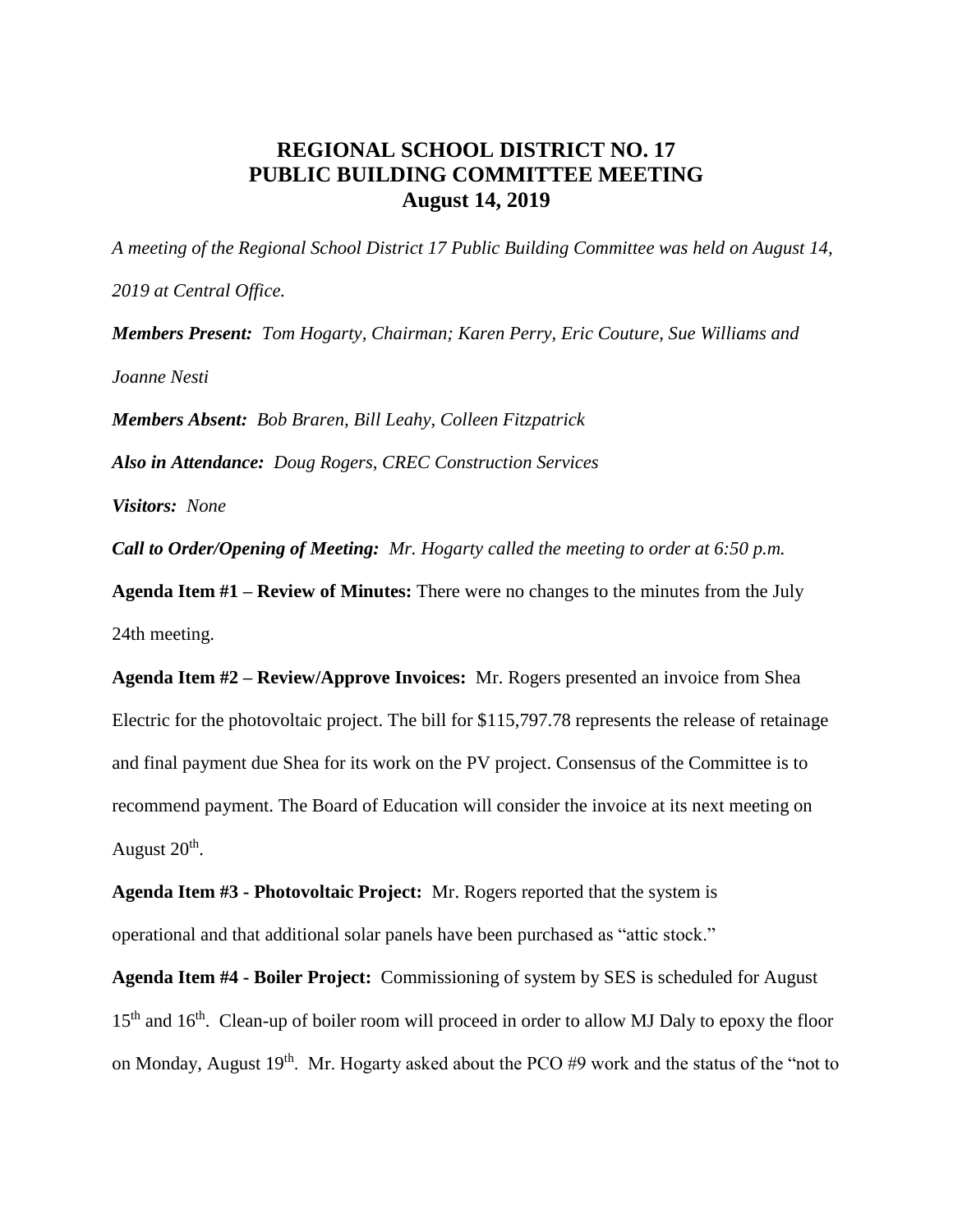exceed" costs of that work. Mr. Rogers said the job, when completed, should come in under the \$143,000 limit set by the Board of Education.

**Agenda Item #5 - Lighting Project:** Mercury Electric continues work on exterior lights outside the cafeteria. Repairs have been made. Mercury will also install auditorium stage footlights when the system is delivered.

**Agenda Item #6 - Auditorium Project:** Work continues on auditorium lobby improvements, including painting, floor cleaning and lighting. It is expected to be completed by the start of the new school year. Fire alarm system (audio/strobes) will be renovated, but not charged to the high school project. It will be charged to the District's capital account.

**Agenda Item #7 - Roof Project:** No report.

**Agenda Item #8 - Other Business:** Mr. Rogers reported that a meeting had been held with District personnel to finalize documents for audit of the project work. Discussions continue with the State Office of School Construction Grants on complete reimbursement for the PV project, as well as reconsideration of CREC's project management fee for the roof replacement project, which OSCG had ruled ineligible for reimbursement.

Mr. Rogers requested Committee consideration of two resolutions to close out the roof and solar projects. Mr. Couture moved and Ms. Williams seconded a motion to designate state project #217-0050RR, roof replacement at Haddam-Killingworth High School, as complete and accepted by the Public Building Committee. Total project expenditure was \$2,320,047.00. Motion was approved unanimously, as follows:

**YES:** (5) Hogarty, Couture, Williams, Perry, Nesti

Mr. Couture moved and Mrs. Perry seconded a motion to designate state project #217-0051EC, energy conservation/photovoltaic project at Haddam-Killingworth High School, as complete and